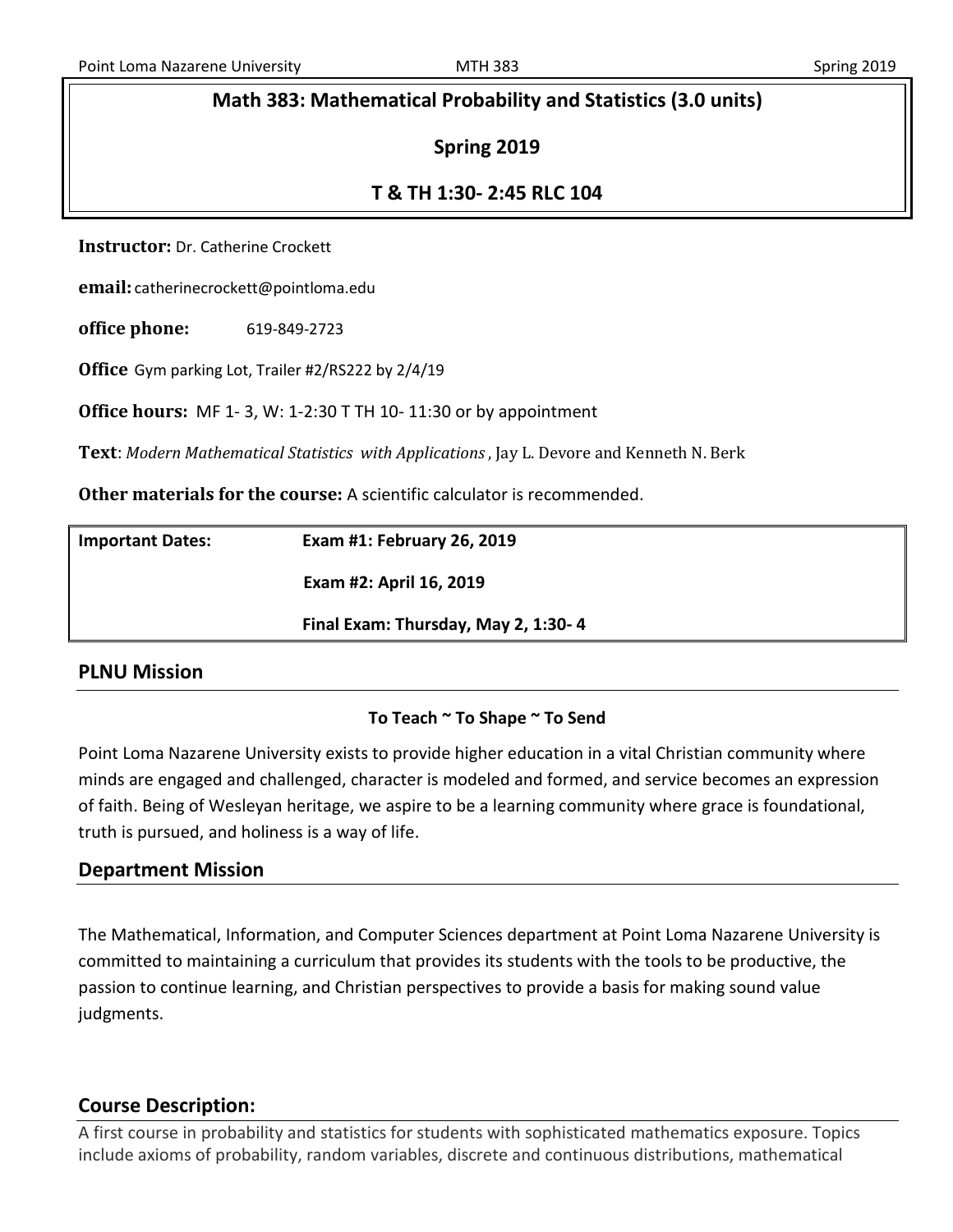### Point Loma Nazarene University **MTH 383** Spring 2019

expectation, limit theorems, least square estimates of parameter, linear regression, experimental design, hypothesis testing, and confidence of intervals, testing of models, data analysis and appropriateness of models. Topics are supported by the use of statistical software. **Prerequisite: Mathematics 274**

## **Learning Outcomes:**

Students will be able to apply their mathematical knowledge to solve problems.

Students will be able to use technology to solve problems.

Students will collaborate effectively in teams.

Students will be able to understand and create arguments supported by quantitative evidence, and they can clearly communicate those arguments in a variety of formats.

# **Assessment and Grading:**

Grades for the course will be based on the following (percentage of the course grade):

Homework (25%), Labs (10%) Exams (15% each for a total of 30%) Final exam (35%)

**Homework (25%):** Homework will be assigned every class meeting. All homework assigned in a week will be due **at the start of class** the next Thursday. No late homework will be accepted except by prior arrangement or with a documented emergency. The object of the homework is to learn how to do the problems so I expect to see calculations on your homework using the terminology and methods of the class and not just an answer. Homework will be scored on a combination of completeness (with work shown) and correctness. A random selection (the same for all people) of the problems will be graded on any homework assignment. The two lowest homework scores will be dropped.

**Groups:** There is almost a century of research showing that academic achievement, productivity, and self- esteem improve dramatically when students work together in groups. This method emphasizes teamwork, cooperation and support by others, rather than isolation and competition in learning.

You will be randomly assigned to a group on a four to eight-week basis. Certain homework problems will be assigned to each group. If selected, your group will present their assigned problems to the class. Absence or obvious lack of participation will lower your semester homework grade by up to 10% per week.

**Labs (10%):** Labs will be assigned during the week and it will be collected the following week. A lab is late if it is not received by the due date. No late labs will be accepted.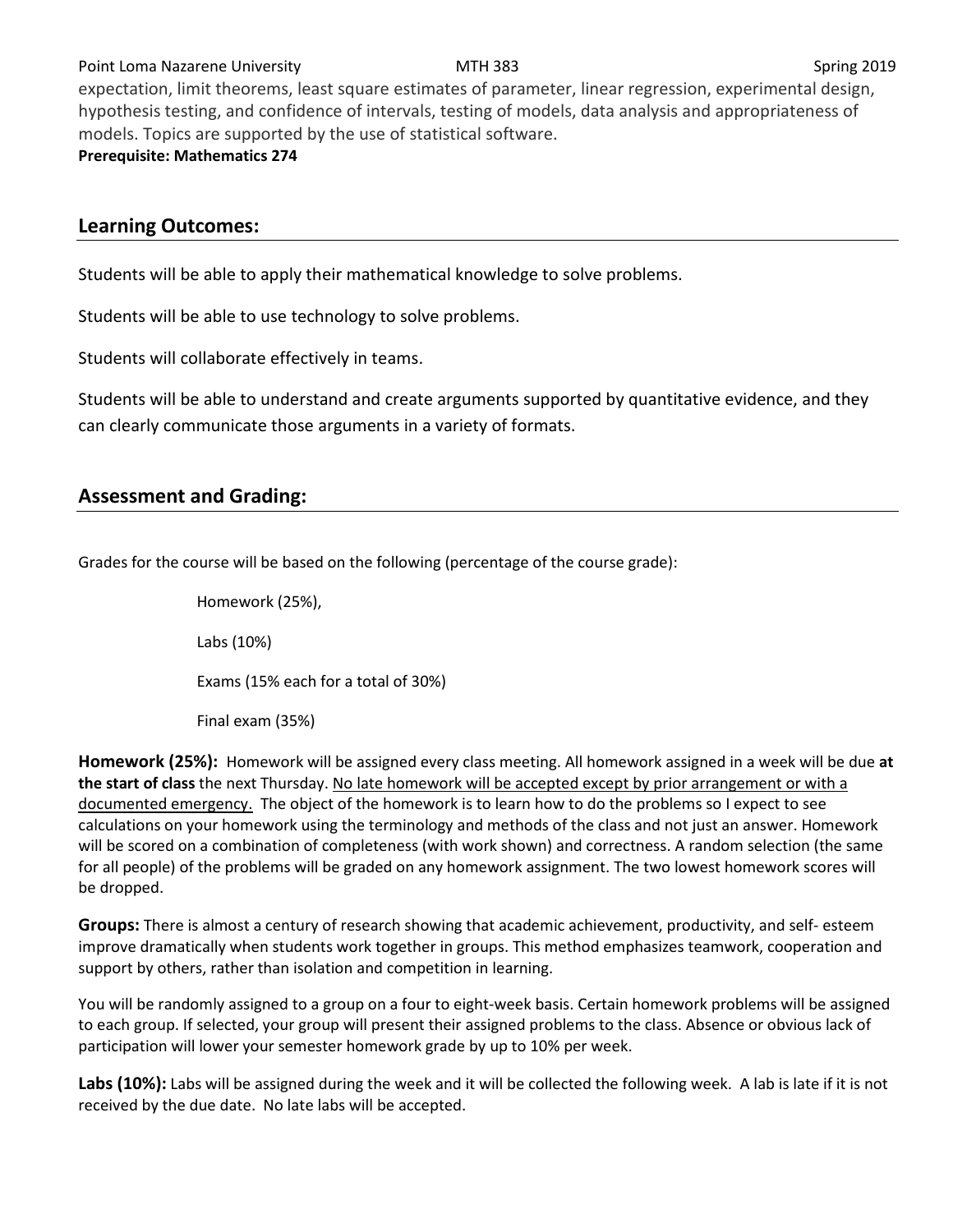### Point Loma Nazarene University **MTH 383** NOST 100 Spring 2019

**Exams (15% each):** There are two exams for this course. If you do not take an exam you will receive a zero for it. A late exam may be taken only by prior arrangement with me or a well documented emergency beyond your control. The examination schedule is included in the daily schedule. In such cases, all make-up exams will occur at 8:30 am on the Saturday between classes and Final Exam Week. A score of zero will be assigned for an examination that is missed without prior consent or a well-documented emergency beyond your control.

I do not intend to accept excuses such as poor communication with parents, benefactors, sport team sponsors and/or travel agents.

**Final Exam (35%)**: The final exam date and time is set by the university at the beginning of the semester and may not be changed by the instructor.

## **Grading Scale:**

Grades are based on the number of points accumulated throughout the course with the following exceptions. A student must pass at least one of Exams or Final Exam in order to pass the class. That is a score of 60% must be achieved on one of the Examinations, or else the final grade will be an F regardless of all other points totals. Approximate minimal percentages required to obtain a given grade are:

Approximate minimal percentages required to obtain a given grade are:

| Grades in percentages |             |              |              |              |        |
|-----------------------|-------------|--------------|--------------|--------------|--------|
|                       | A           | В            |              |              |        |
| ÷                     |             | [87.5,90]    | [77.5, 80]   | [67.5, 70]   | [0,60) |
|                       | [92.5, 100] | [82.5, 87.5] | [72.5, 77.5] | [62.5, 67.5] |        |
|                       | [90, 92.5]  | [80, 82.5]   | [70, 72.5]   | [60, 62.5]   |        |

\*You will be able to view your grades in CANVAS.

**Side Note:** Turn off any cell phone, pager or things that make noise while you are in class. Also, do not text or work on other classes while in class -to do so is disrespectful to your classmates and me. You may be asked to leave the class for such behavior, resulting in an absence.

### **General Advice:**

You learn mathematics by doing it yourself. You should expect to spend approximately two hours outside of class for every one hour in class working on homework and going over concepts. When doing homework, please note it is normal to not be able to do every problem correct on the first attempt. Do not be discouraged, instead seek help.

## **University Policies:**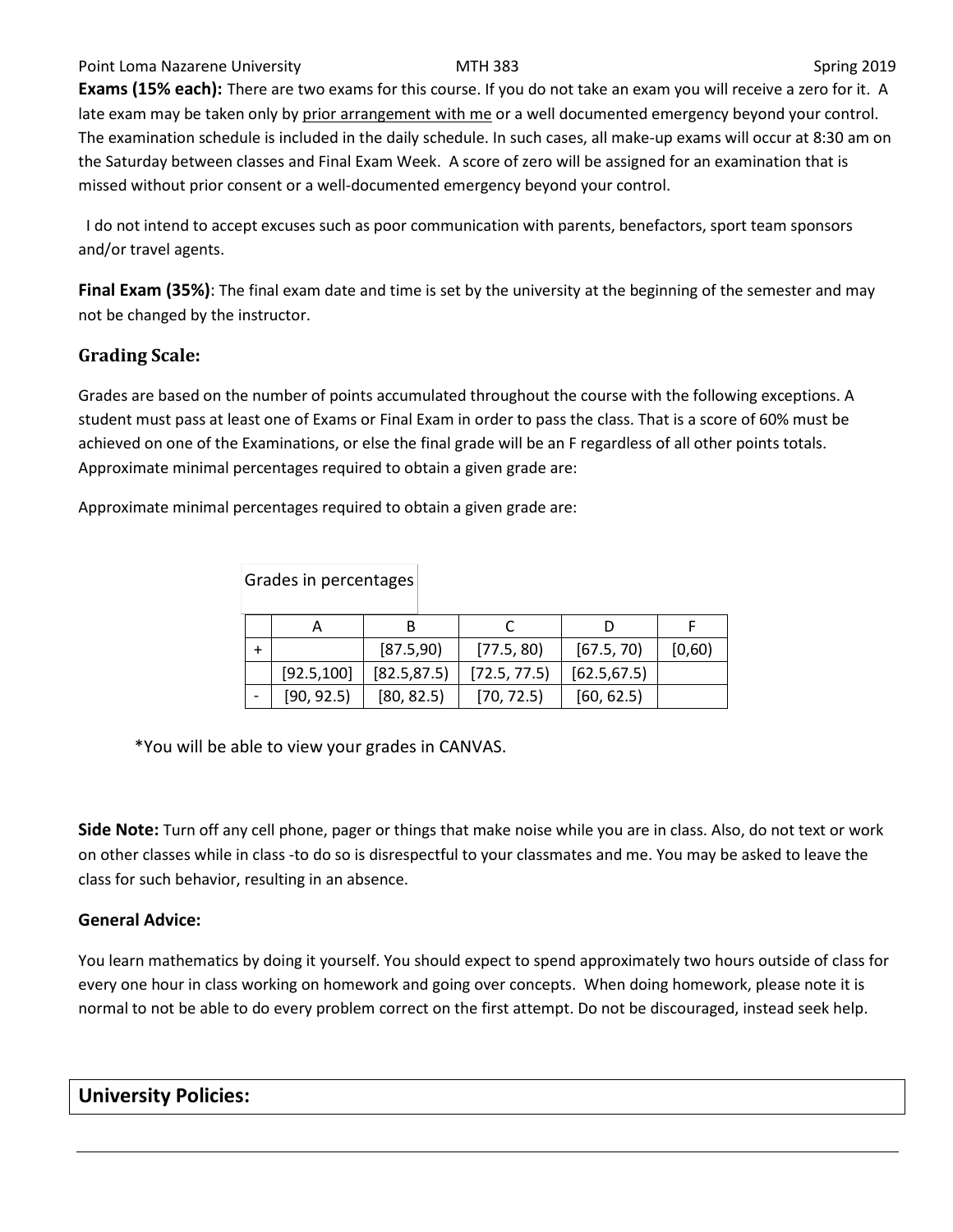The final exam date and time is set by the university at the beginning of the semester and may not be changed by the instructor. This schedule can be found on the university website and in the course calendar. No requests for early examinations will be approved. Only in the case that a student is required to take three exams during the same day of finals week, is an instructor authorized to consider changing the exam date and time for that particular student.

### **PLNU COPYRIGHT POLICY**

Point Loma Nazarene University, as a non-profit educational institution, is entitled by law to use materials protected by the US Copyright Act for classroom education. Any use of those materials outside the class may violate the law.

### **PLNU ACADEMIC HONESTY POLICY**

Students should demonstrate academic honesty by doing original work and by giving appropriate credit to the ideas of others. Academic dishonesty is the act of presenting information, ideas, and/or concepts as one's own when in reality they are the results of another person's creativity and effort. A faculty member who believes a situation involving academic dishonesty has been detected may assign a failing grade for that assignment or examination, or, depending on the seriousness of the offense, for the course. Faculty should follow and students may appeal using the procedure in the university Catalog. Se[e Academic Policies](http://catalog.pointloma.edu/content.php?catoid=18&navoid=1278) for definitions of kinds of academic dishonesty and for further policy information.

### **PLNU ACADEMIC ACCOMMODATIONS POLICY**

While all students are expected to meet the minimum standards for completion of this course as established by the instructor, students with disabilities may require academic adjustments, modifications or auxiliary aids/services. At Point Loma Nazarene University (PLNU), these students are requested to register with the Disability Resource Center (DRC), located in the Bond Academic Center. [\(DRC@pointloma.edu](mailto:DRC@pointloma.edu) or 619-849-2486). The DRC's policies and procedures for assisting such students in the development of an appropriate academic adjustment plan (AP) allows PLNU to comply with Section 504 of the Rehabilitation Act and the Americans with Disabilities Act. Section 504 (a) prohibits discrimination against students with special needs and guarantees all qualified students equal access to and benefits of PLNU programs and activities. After the student files the required documentation, the DRC, in conjunction with the student, will develop an AP to meet that student's specific learning needs. The DRC will thereafter email the student's AP to all faculty who teach courses in which the student is enrolled each semester. The AP must be implemented in all such courses.

If students do not wish to avail themselves of some or all of the elements of their AP in a particular course, it is the responsibility of those students to notify their professor in that course. PLNU highly recommends that DRC students speak with their professors during the first two weeks of each semester about the applicability of their AP in that particular course and/or if they do not desire to take advantage of some or all of the elements of their AP in that course.

### **PLNU ATTENDANCE AND PARTICIPATION POLICY**

Attendance is expected at each class session. In the event of an absence you are responsible for the material covered in class and the assignments given that day.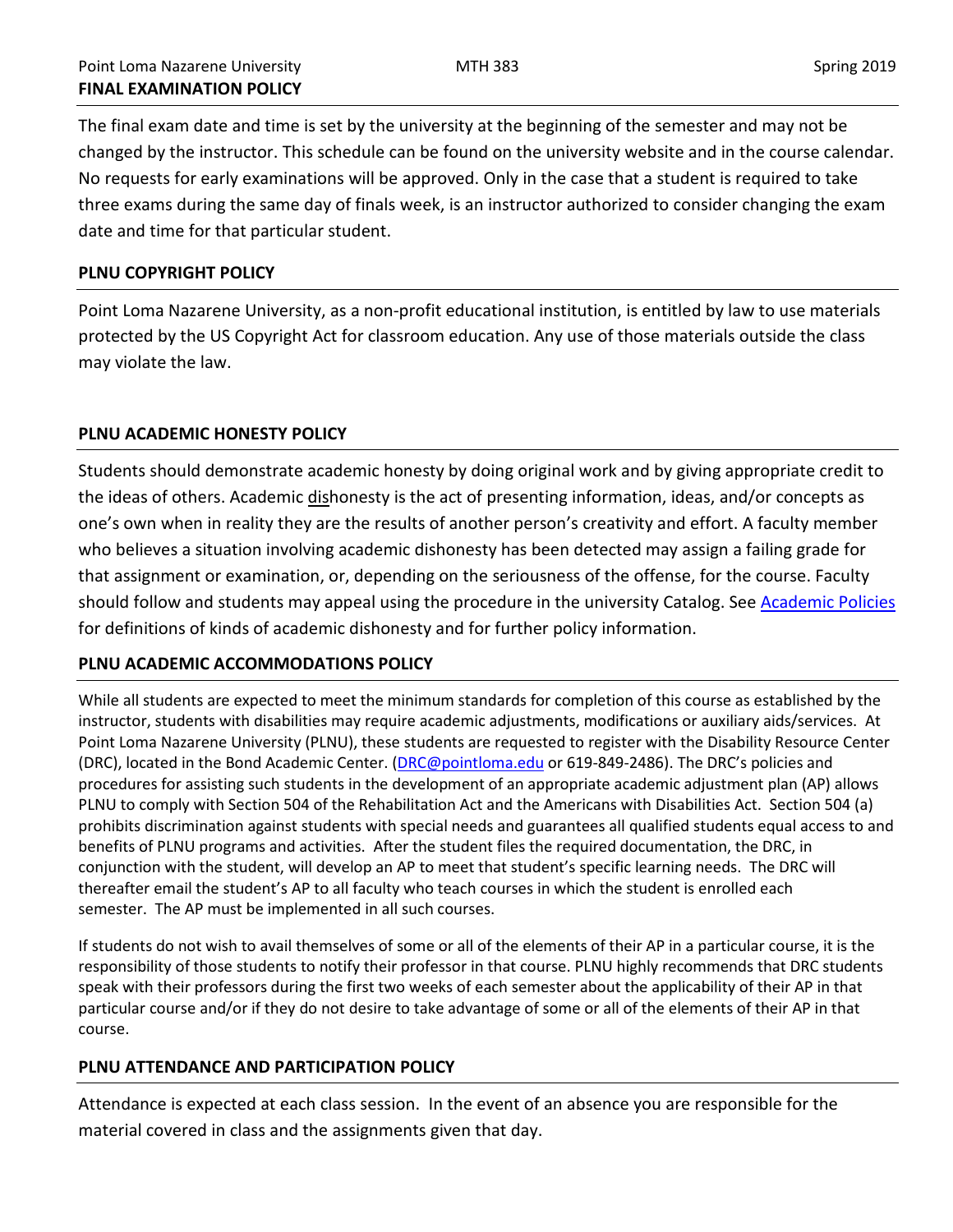Point Loma Nazarene University **MTH 383** MTH 383 Spring 2019 Regular and punctual attendance at all classes is considered essential to optimum academic achievement. If the student is absent from more than 10 percent of class meetings, the faculty member can file a written report which may result in de-enrollment. If the absences exceed 20 percent, the student may be deenrolled without notice until the university drop date or, after that date, receive the appropriate grade for their work and participation. See

[http://catalog.pointloma.edu/content.php?catoid=24&navoid=1581#Class\\_Attendance](http://catalog.pointloma.edu/content.php?catoid=24&navoid=1581#Class_Attendance) in the Undergraduate Academic Catalog.

# **Class Enrollment:**

It is the student's responsibility to maintain his/her class schedule. Should the need arise to drop this course (personal emergencies, poor performance, etc.), the student has the responsibility to follow through (provided the drop date meets the stated calendar deadline established by the university), not the instructor. Simply ceasing to attend this course or failing to follow through to arrange for a change of registration (drop/add) may easily result in a grade of F on the official transcript.

# **Credit Hour:**

In the interest of providing sufficient time to accomplish the stated course learning outcomes, this class meets the PLNU credit hour policy for a 3 unit class delivered over 15 weeks. Specific details about how the class meets the credit hour requirements can be provided upon request.

# **Course Schedule:**

Please note this schedule is tentative. Any changes will be announced.

| week                               | Tuesday                                                                                                                                            | Thursday                                                                                                                                                                            |
|------------------------------------|----------------------------------------------------------------------------------------------------------------------------------------------------|-------------------------------------------------------------------------------------------------------------------------------------------------------------------------------------|
| $1/7 - 1/11$                       | No class                                                                                                                                           | Introduction<br>2.1: Sample spaces and events<br>2.2: Axioms, Interpretations and properties of probability                                                                         |
| $\overline{2}$<br>$1/14$ -<br>1/18 | 2.3: Counting Techniques<br>2.4: Conditional Probability                                                                                           | 1.1: Populations and Samples<br>1.2: Pictorial & Tabular Methods in Descriptive Statistics<br>1.3: Measures of Location<br>1.4: Measures of Variability<br>*Out of class assignment |
| 3<br>$1/21 -$<br>1/25              | 2.3: Counting Techniques<br>2.4: Conditional Probability                                                                                           | 2.5: Independence                                                                                                                                                                   |
| 4<br>$1/28 - 2/1$                  | 3.1: Random Variables<br>3.2: Probability Distributions for Discrete Random Variables                                                              | 3.3: Expected Values of Discrete Random Variables                                                                                                                                   |
| 5<br>$2/4 - 2/8$                   | 3.4: Moments and Moment Generating Functions                                                                                                       | 3.5: The Binomial Probability Distribution<br>3.6: Hypergeometric and Negative Binomial Distributions<br>3.7: The Poisson Probability Distribution                                  |
| 6<br>$2/11$ -<br>2/15              | 3.5: The Binomial Probability Distribution<br>3.6: Hypergeometric and Negative Binomial Distributions<br>3.7: The Poisson Probability Distribution | 4.1: Probability Density Functions and Cumulative<br><b>Distribution Functions</b><br>4.2: Expected Values and Moment generating Functions.                                         |